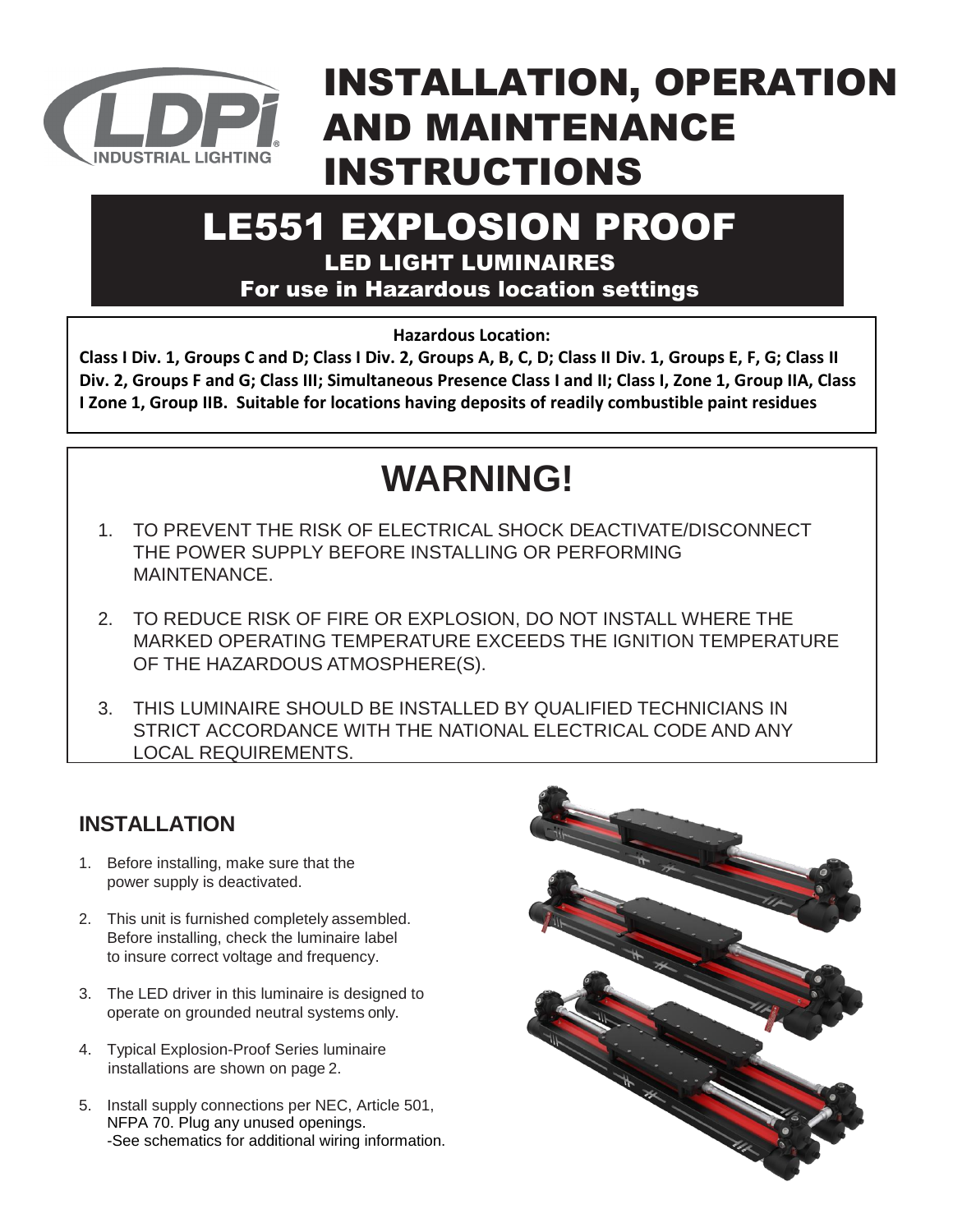## TYPICAL EXPLOSION-PROOF INSTALLATIONS

Flexible mounting provides free swing and impact protection.

- 1. Splice Box/Luminaire Hanger
- 2. Flexible Pendant Hanger
- 3. Union
- 4. Rigid Support
- 5. Support Hook



#### Swivel Mount

- 1. Splice Box/Luminaire Hanger
- 2. Swivel Hanger
- 3. Union
- 4. Rigid Support
- 5. Support Hook
- 6. Conduit Nipple

#### Rigid mounted

- 1. Splice Box/Luminaire Hanger
- 2. Union
- 3. Rigid Support

 $\bigcap$  $\circled{3}$ 

#### **WALL/CEILING MOUNT KIT (2 and 3 LAMP)** Part Number: 4401 Includes 2 brackets 2 hex head pipe thread screws 1 safety cable and assorted screws.

**WALL/CEILING MOUNT KIT (4 LAMP)** Part Number: 4400 Includes 2 brackets 4 hex head jam nuts.

#### **DROP MOUNT KIT** 2 and 3 Lamp P/N: 4405 4 Lamp P/N: 4403 Includes 2 brackets 4 1/2 NPT bolts 1 safety cable and hook. Can be mounted several ways to fit application.





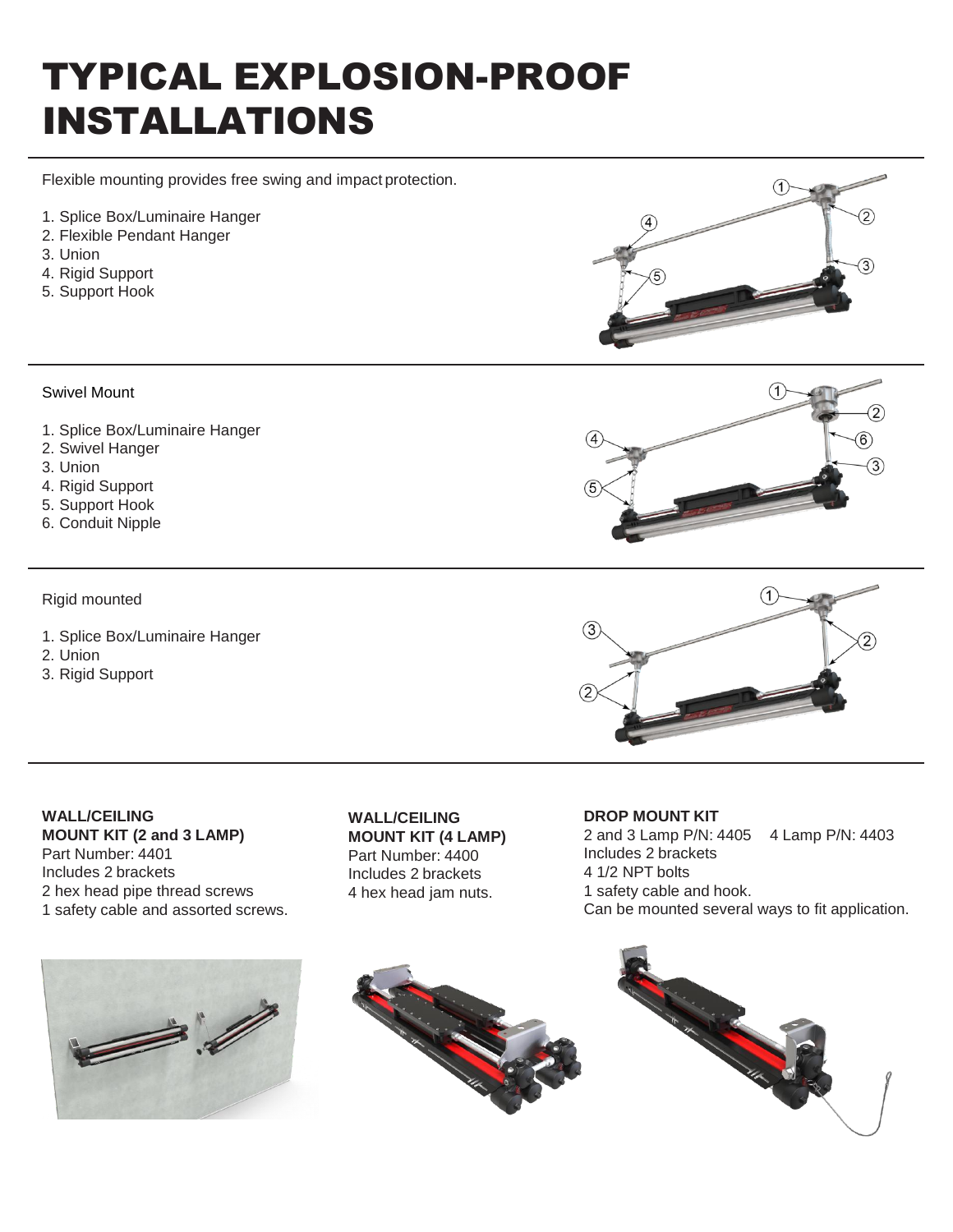# OPERATIONAL DATA

1. Operate this luminaire at its rated voltage. See luminaire label for data. Do not install where the marked operating temperature exceeds the ignition temperature of the hazardous atmospheres. See Temperature Code Plate on luminaire

### MAINTENANCE

- 1. Although no routine maintenance is required to keep this luminaire functional, it should be checked periodically to ensure that it is working properly, and to look for any external damage.
- 2. For optimum performance, keep light transmission parts of the luminaire clean. Any commercial glass cleaner can be used to clean the glass tubes.
- 3. Install new LED array: disconnect supply circuit. Remove the cover on either side of the luminaire. Remove screws from front of LED array, remove nut from back of LED array. Location disk on end of led array does not get removed (shown below). Remove led array. Insert new LED array as shown and tighten screws. Replace end covers.



4. An optional Stainless Steel Wire Guard, Polycarbonate Shield or both can be installed on either luminaire to protect PYREX glass tubes.

| WIRE GUARD: | 2 FT P/N: 4466  | POLYCARBONATE SHIELD: | 2 FT. P/N: 4464 |
|-------------|-----------------|-----------------------|-----------------|
|             | 4 FT. P/N: 4211 |                       | 4 FT. P/N: 4209 |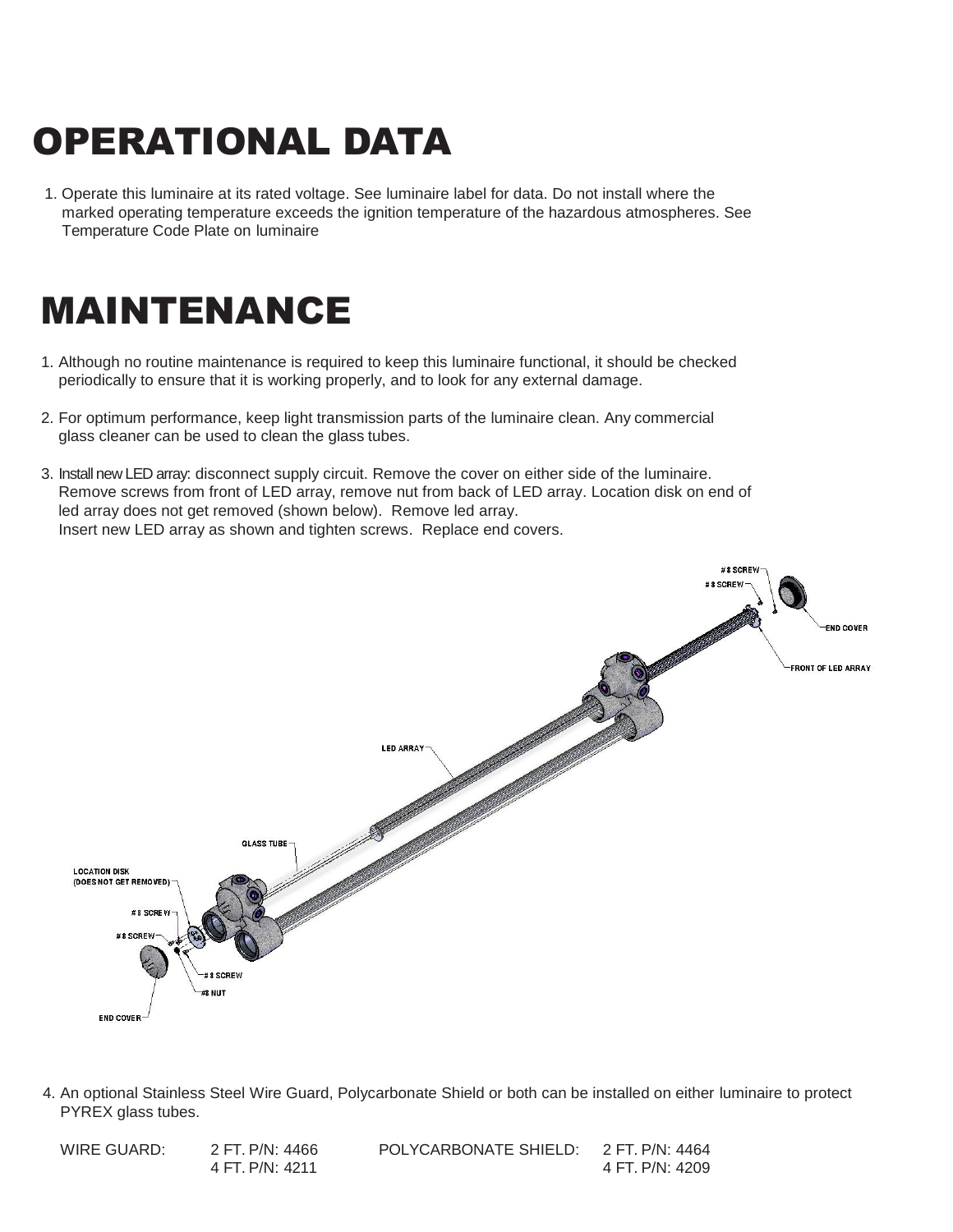5. In the event of PYREX glass tube breakage, it will be necessary to replace the damaged unit with the factory sealed housing assembly, in order to maintain the integrity of the luminaire. See the luminaire parts list for ordering.

6. Driver failure - CONTACT LDPI - Driver must come from LDPI factory. Schematics for replacing drivers below



#### 3 Row - Generic